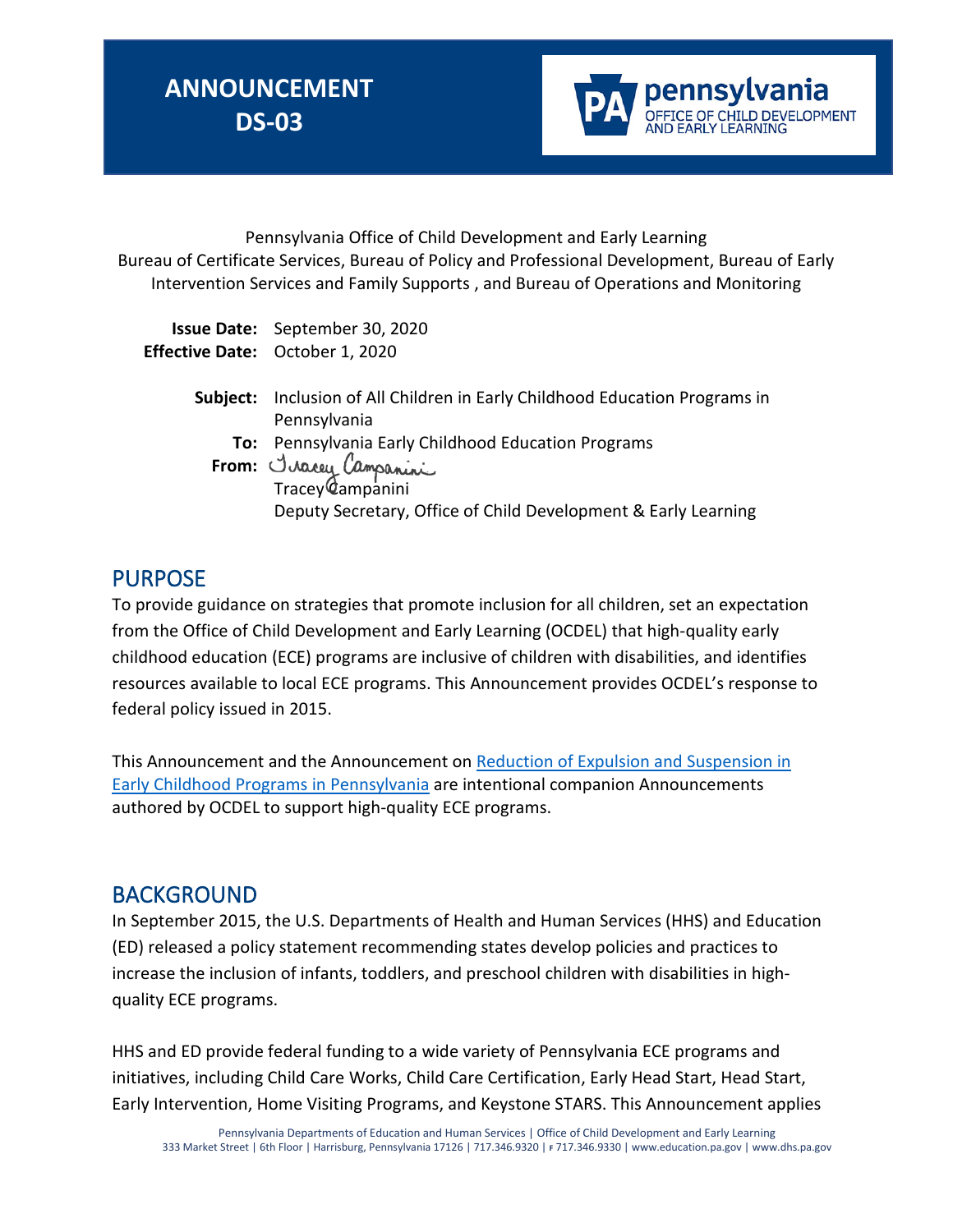

not only to federally funded OCDEL programs, but also state funded programs, including Head Start Supplemental Assistance Program, Pennsylvania Pre-K Counts, and Family Centers (which receive both federal and state funding).

HHS and ED define inclusion as "including children with disabilities in early childhood programs, together with their peers without disabilities; holding high expectations and intentionally promoting participation in all learning and social activities; facilitating individualized accommodations; and using evidence-based services and supports to foster development (cognitive, language, communication, physical, behavioral, and social-emotional), friendships with peers, and a sense of belonging. This applies to all young children with disabilities, from those with the mildest disabilities to those with the most significant disabilities." [HHS/ED Policy](https://www2.ed.gov/policy/speced/guid/earlylearning/joint-statement-full-text.pdf)  [Statement, 2015.](https://www2.ed.gov/policy/speced/guid/earlylearning/joint-statement-full-text.pdf)

"The defining features of inclusion used to identify high-quality ECE programs and services are access, participation, and supports," as in the [joint position statement](https://www.naeyc.org/sites/default/files/globally-shared/downloads/PDFs/resources/position-statements/DEC_NAEYC_EC_updatedKS.pdf) from the National Association for the Education of Young Children (NAEYC) and the Council for Exceptional Children's Division for Early Childhood (DEC).

For the purposes of this Announcement, OCDEL will utilize both aforementioned policy statements for defining inclusion.

In addition, there are many legal foundations for the inclusion of children with disabilities in ECE programs, policy statements related to inclusion, national association position papers on the inclusion of young children with disabilities, and statewide initiatives supporting inclusive opportunities. Many of these resources also provide guidance on the engagement of families. These include:

- [The Individuals with Disabilities Education Act, Part B and Part C](http://idea.ed.gov/)
- [The Americans with Disabilities Act](http://www.ada.gov/2010_regs.htm)
- The Head Start [Act and Head Start Performance Standards](http://eclkc.ohs.acf.hhs.gov/hslc/standards/law)
- [The Child Care and Development Block Grant Act](http://www.acf.hhs.gov/programs/occ/ccdf-reauthorization)
- [Pennsylvania Act 212-1990: The Early Intervention Services System Act](https://www.legis.state.pa.us/cfdocs/legis/li/uconsCheck.cfm?yr=1990&sessInd=0&act=212)
- [Pennsylvania Keystone STARS Performance Standards](https://www.pakeys.org/keystone-stars/)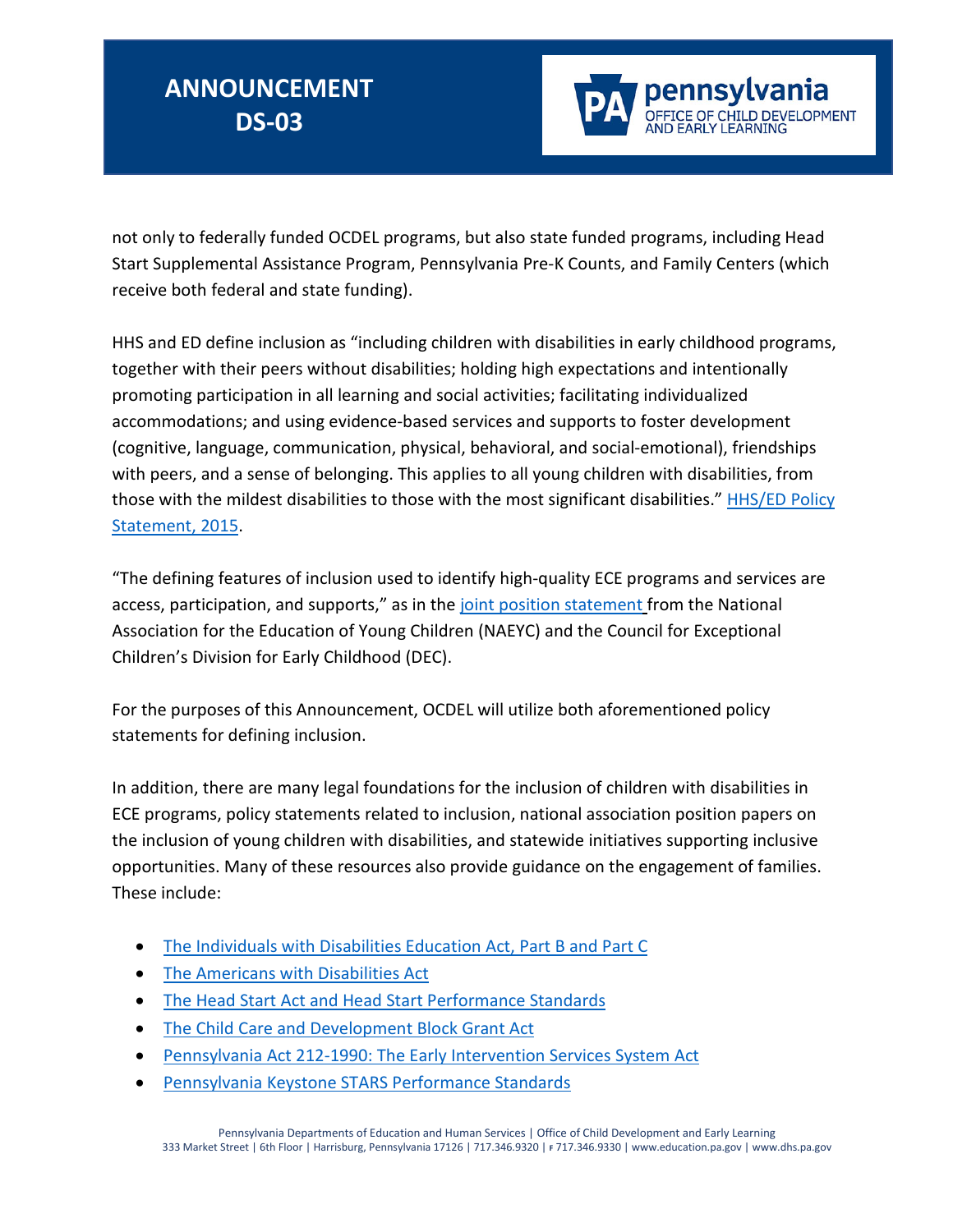

- [PA Keys to Quality Professional Development System and Technical Assistance System](https://www.pakeys.org/get-professional-development/)
- [Early Intervention Technical Assistance Training Initiatives](http://www.eita-pa.org/)
- [Pennsylvania Learning Standards for Early Childhood](https://www.pakeys.org/pa-early-learning-initiatives/early-learning-standards/)

While ensuring the inclusion of all children, it is also important to recognize equity in our ECE programs. The NAEYC position on equity states: "All children have the right to equitable learning opportunities that help them achieve their full potential as engaged learners and valued members of society. Thus, all early childhood educators have a professional obligation to advance equity. They can do this best when they are effectively supported by the early learning settings in which they work and when they and their wider communities embrace diversity and full inclusion as strengths, uphold fundamental principles of fairness and justice, and work to eliminate structural inequities that limit equitable learning opportunities."

#### **DISCUSSION**

Pennsylvania ECE programs have worked for years to establish inclusive program policies and opportunities for all young children and increase the number of children with disabilities in ECE programs. OCDEL will continue building on the success of this work to ensure access to highquality inclusive programing is available for all young children and their families.

The first option considered for a child with a disability for the delivering of their Early Intervention services on their Individualized Family Services Plan (IFSP) or Individualized Education Program (IEP) is the regular ECE program and/or natural environment. This means supports and services for children with disabilities are provided within the daily routines and activities of quality ECE programs.

OCDEL monitors the quality of ECE programs through Keystone STARS, Pennsylvania's Quality Rating and Improvement System (QRIS), which rates programs from 1 to 4 STARS. For children birth to school age, regular ECE programs include OCDEL-certified child care programs, Head Start programs, including Early Head Start, and Pre-K Counts programs. Head Start, Early Head Start, and Pre-K Counts are deemed STAR 4 if they meet their program standards. To see the additional ECE programs deemed STAR 4, please refer to the "STARS Standards Alternative [Pathways to Designation."](https://www.pakeys.org/keystone-stars/) OCDEL-certified child care programs all participate in the STARS QRIS. Therefore, all these early learning settings are considered quality ECE programs and the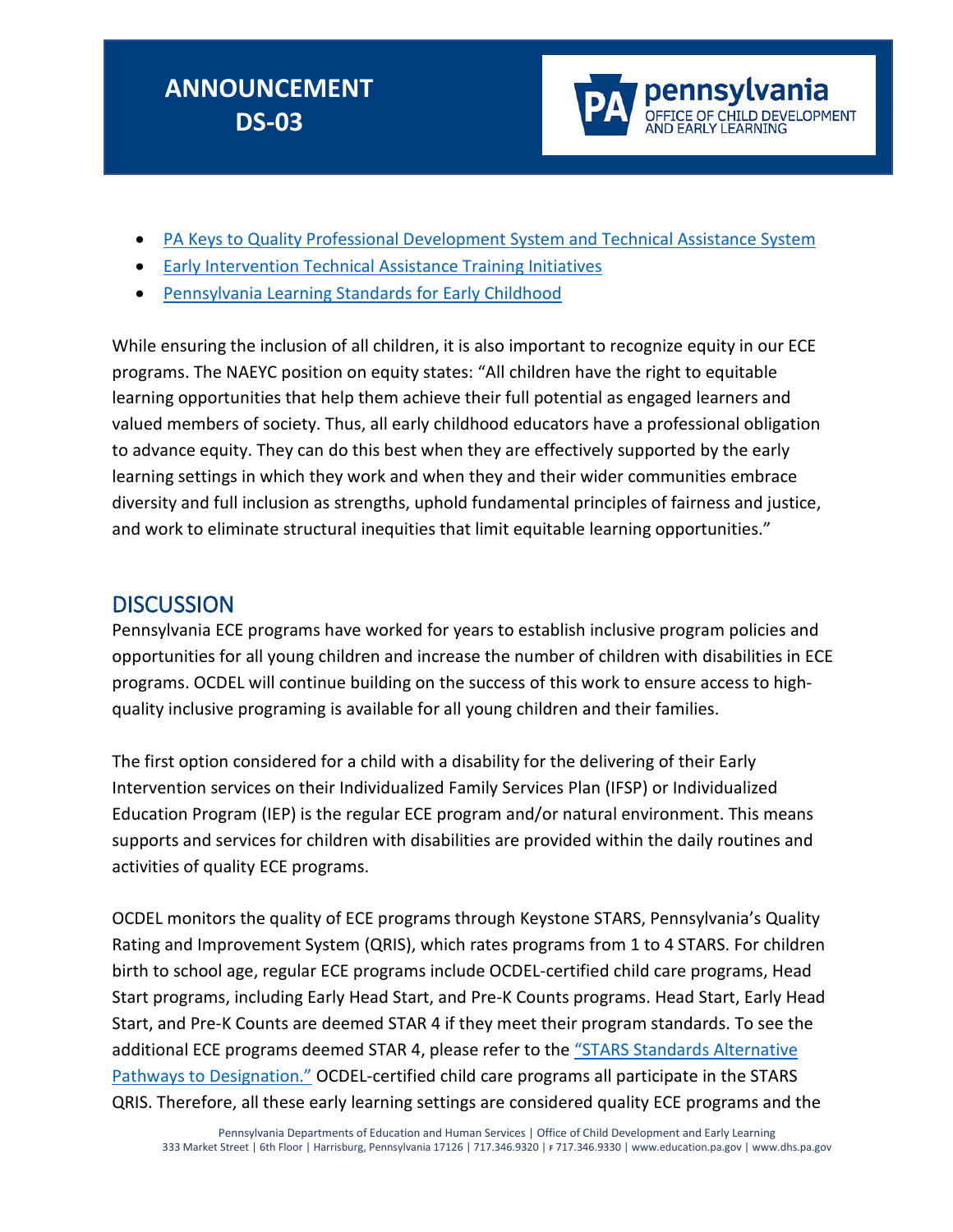

first general educational environment for all children, including children with disabilities. As child care programs move through the STARS rating system, they have identified curricula, progress monitoring requirements, and family engagement frameworks to ensure high-quality programming.

The meaningful inclusion of all children requires thoughtful planning and partnerships at state and local levels, to ensure successful inclusive opportunities. Families of young children are one of those key partnerships. Families have many insights, perspectives, resources, and experiences to share with those who provide an ECE for their children. Family engagement, including providing information about quality ECE program options and supporting families through the decision making process, is integral to ECE practices. Establishing positive relationships with families requires ECE providers are culturally and linguistically responsive to all children and families. Additional information about family engagement can be found in the [Pennsylvania's Family Engagement Birth through College, Career, Community Ready](https://www.education.pa.gov/Documents/Teachers-Administrators/Federal%20Programs/Title%20I/PA%20Family%20Engagement%20Framework.pdf)  [Framework.](https://www.education.pa.gov/Documents/Teachers-Administrators/Federal%20Programs/Title%20I/PA%20Family%20Engagement%20Framework.pdf)

Community partnerships are also an important component for enhancing local, inclusive learning opportunities for all young children. ECE leaders play a key role in establishing partnerships with their counterparts across agencies within their communities. ECE leaders also set standards and a vision for sharing program goals, a culture of inclusion and promoting shared collaboration.

### NEXT STEPS

OCDEL will take the following steps to promote practices that support the inclusion of all young children in ECE programs:

- 1. In collaboration with and input from stakeholders and families, provide high-quality professional development opportunities through The Pennsylvania Key, Early Learning Resource Centers (ELRC), Professional Development Organizations, and Early Intervention Technical Assistance.
- 2. Provide individualized support, including on-site coaching and consultation, to OCDEL-funded programs.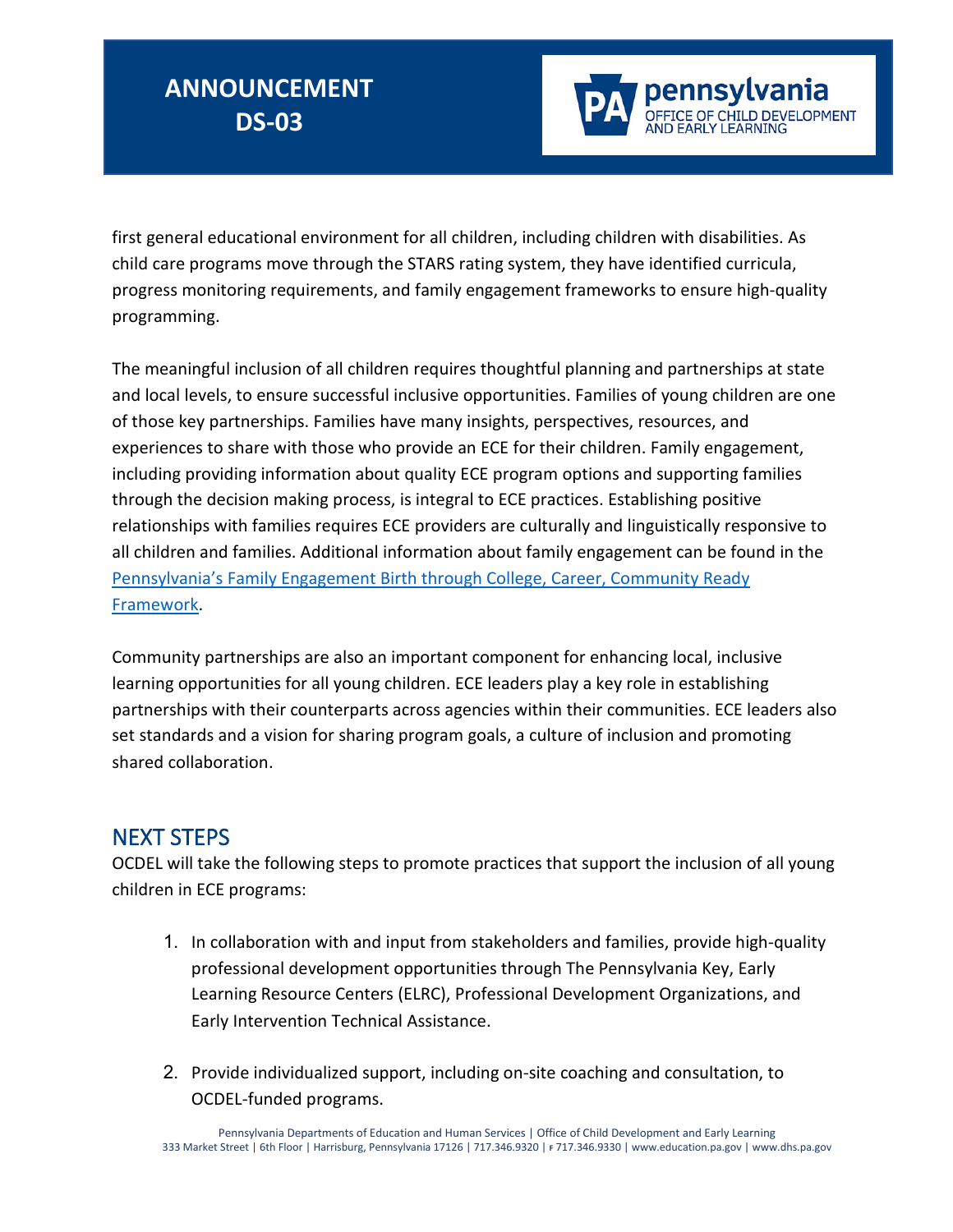

- 3. In collaboration with stakeholders and families, identify examples of inclusive program policies, structures, and activities to provide models for dissemination and replication throughout Pennsylvania.
- 4. Through the ELRC's, identify opportunities for community partnerships to promote inclusion, including partnerships for providing individualized support, professional development and other capacity building resources.
- 5. Provide support and guidance through ELRCs to assist child care programs to progress in their Keystone STAR level rating.
- 6. Support child care programs, through the ELRCs, to understand their vital role in supporting inclusion.
- 7. Recognize quality ECE programs are the general education environment for children with and without disabilities as established in federal guidance and this Announcement.
- 8. In collaboration with stakeholders and families, provide written guidelines for implementing this Announcement.

Local ECE programs identified in the "Background" section of this Announcement must take the following steps to promote and implement practices that support the inclusion of all young children in the ECE programs within their local communities:

- 1. In collaboration with program staff and families, develop and implement a written program policy that focuses on actively including young children with disabilities in the ECE programs.
- 2. In collaboration with program staff and families, review and modify existing policies, practices, and procedures to ensure barriers are removed that would prevent including children with disabilities in the ECE programs.